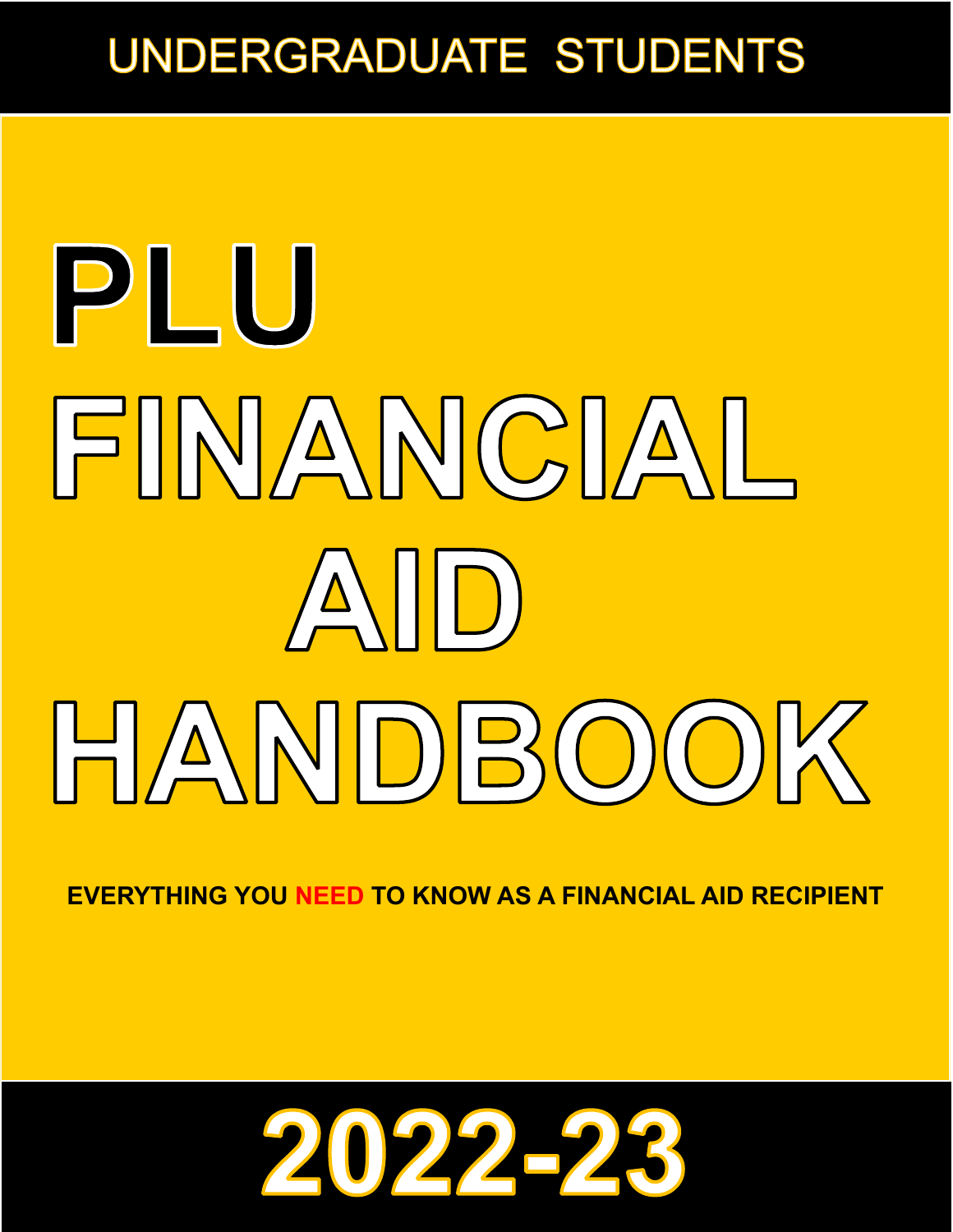Financial aid is complex. Financial assistance is available from a variety of funding sources in different combinations to create aid packages that may have several similar, but not identical policies and procedures.

This publication is intended to be a single source of information necessary to successfully navigate the financial aid awarding process as a first year student through graduation. We hope to make earning a PLU undergraduate degree affordable to all admitted students and provide you with the financial aid information to make the financial aid process as smooth as possible each year.

Policies and regulations do not remain static. Some regulations require updates every year, while new statutes and regulations may be generated by the different funding agencies from time to time. We will provide those updates here each year and on our website so you have access to new information that might affect your aid eligibility or academic plan. Should changes occur mid-year, they will be posted on Student Financial Services social media and our homepage.

Be an informed consumer and stay on top of your financial aid award process. By informing you of the availability of this publication on-line 24/7, we expect you to be aware of the information provided, understand its impact on your financial aid eligibility, and take action accordingly. Feel free to contact us is any information is unclear to you or if you are unsure of its applicability to your circumstances.

If you have any questions about the information provided or have feedback you wish to share, we welcome your input.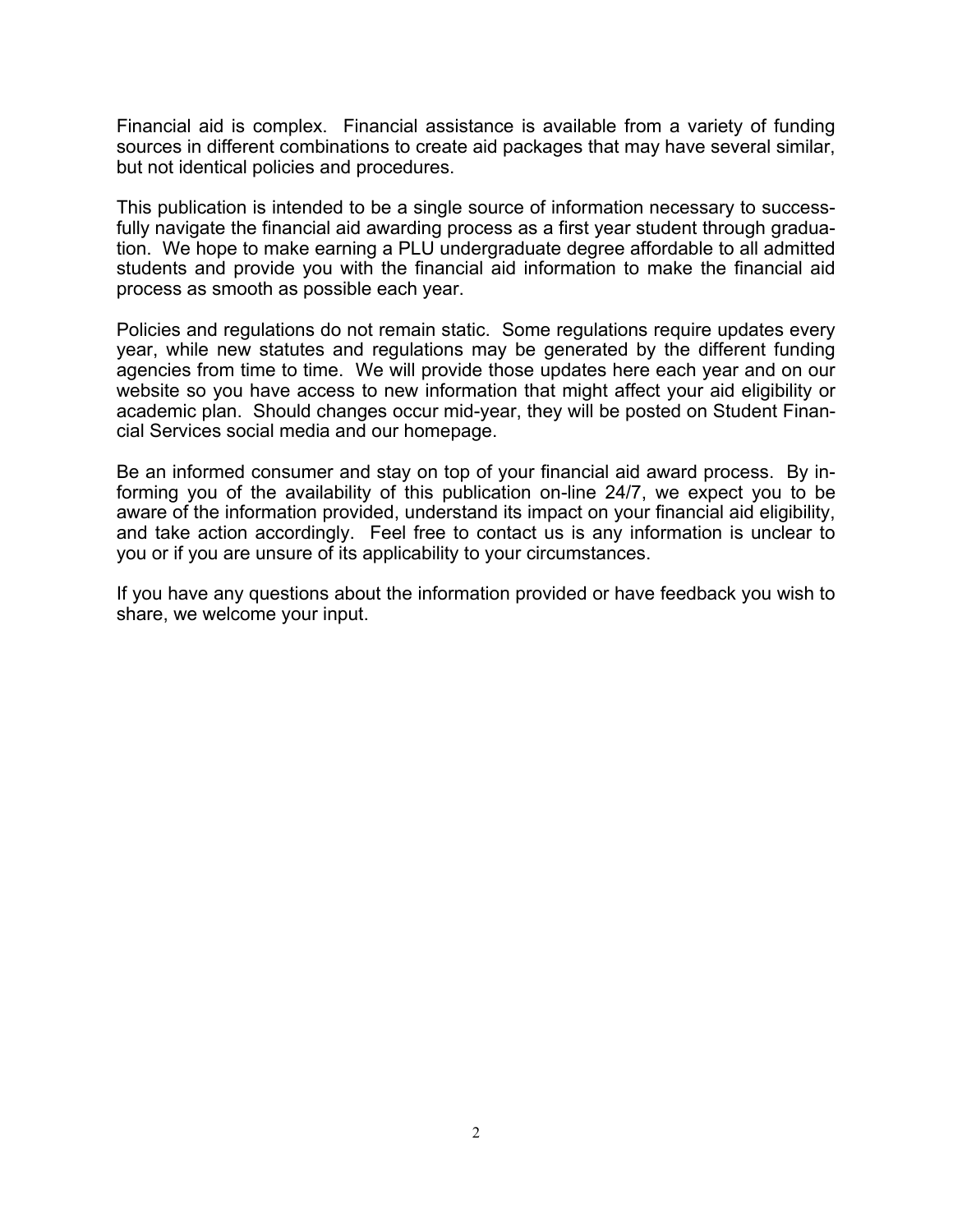### **Your Offer of Financial Aid is based on several factors, including:**

- 1. **Your Cost Of Attendance (COA)** at Pacific Lutheran University for the 2022-23 academic year: Below is our estimate of the cost of a student attending PLU, based on the different living arrangements (on or off campus, or with parents), the term first enrolling at PLU, and assumes fulltime enrollment for fall and spring semesters. On campus room & meals assumes double occupancy, meal plan Plan B. The budget we used to determine your financial aid award can be found on your *Offer of Financial Aid* and on your **[Banner Web](https://banweb.plu.edu/pls/pap/twbkwbis.P_GenMenu?name=homepage)** account. Requests for a budget [increase](https://www.plu.edu/student-financial-services/wp-content/uploads/sites/321/2021/12/2022-23-budget-increase-request-form_pii.pdf) can be submitted if your documented, actual costs are higher.
- 2. **Your record of academic achievement and talents you bring to PLU**, as reported in the admission application process: PLU awards "merit" scholarships for your academic achievement, exceptional artistic achievement in music, forensics, dance, theatre, and art, as well as leadership in your community. "Merit" awards may be awarded without respect to financial need, or may be part of a need-based financial aid award. As an NCAA DIII school, PLU does not include athletic participation, performance, or leadership in its consideration for scholarship eligibility.

#### **New Students Entering PLU in 2022-23**

| On/Off Campus                                                                                                                                                                                                                                                    |                                                                                        | Living w/ Parents                                                                     |                                                                                                                                                                                               |
|------------------------------------------------------------------------------------------------------------------------------------------------------------------------------------------------------------------------------------------------------------------|----------------------------------------------------------------------------------------|---------------------------------------------------------------------------------------|-----------------------------------------------------------------------------------------------------------------------------------------------------------------------------------------------|
| Tuition (Full-time:<br>Wellness Access Plan:<br>JTerm Fee:<br>Technology Fee:<br>Matriculation (Enrollment) Fee:<br>Diversity/Justice/Sustainability Fee:<br><b>Student Activities Fee:</b><br>Room & meals:<br>Book & supplies:<br>Personal:<br>Transportation: | \$49,472<br>464<br>412<br>260<br>$260+$<br>20<br>40<br>\$11,826<br>702<br>1,800<br>648 | \$49,472<br>464<br>412<br>260<br>$260+$<br>20<br>40<br>3,621<br>702<br>1,800<br>1,662 | **Expenses listed in<br>red are billed by and<br>paid to the university;<br>(Add \$11,826 for<br>room & meal cost if<br>living on campus).<br>+ charged only once<br>upon entrance to<br>PLU. |
| <b>TOTAL:</b>                                                                                                                                                                                                                                                    | \$65,904                                                                               | \$58,713                                                                              |                                                                                                                                                                                               |

Your cost of attendance beyond 22-23 will not reflect any tuition increases until you graduate. University charges for fees and on campus living costs may experience a modest annual increase.

| <b>Continuing Students Entering PLU Prior to 2022-23</b>                                                                                                                                                                                |                                                                                       |                                                                                                     |                                                                                                                                                 |  |
|-----------------------------------------------------------------------------------------------------------------------------------------------------------------------------------------------------------------------------------------|---------------------------------------------------------------------------------------|-----------------------------------------------------------------------------------------------------|-------------------------------------------------------------------------------------------------------------------------------------------------|--|
| On/Off Campus                                                                                                                                                                                                                           |                                                                                       | Living w/ Parents                                                                                   |                                                                                                                                                 |  |
| Tuition (Full-time:<br>Wellness Access Plan:<br>JTerm Fee:<br>Technology Fee:<br>Diversity/Justice/Sustainability Fee:<br><b>Student Activities Fee:</b><br>Room & meals:<br>Book & supplies:<br>Personal:<br>Transportation:<br>TOTAL: | \$48,360<br>464<br>412<br>260<br>20<br>40<br>1,826<br>702<br>1,800<br>648<br>\$64,532 | \$48,360`<br>464<br>412<br>260<br>20<br>40<br><del>3,621</del><br>702<br>1,800<br>1,662<br>\$57,341 | *Expenses listed<br>in red are billed<br>by and paid to<br>the university;<br>(Add \$11,826)<br>for room & meal<br>cost if living on<br>campus) |  |

3**. Your Expected Family Contribution (EFC)**, if you submitted the 2022-23 Free Application Federal Student Aid (FAFSA). The EFC is based on a federal formula for determining your family's estimated ability to contribute toward your education for the academic year. Your EFC can be found on Offer of Financial Aid as "Family Contribution", as well as on your [Banner Self Service](https://banweb.plu.edu/pls/pap/twbkwbis.P_GenMenu?name=homepage) account.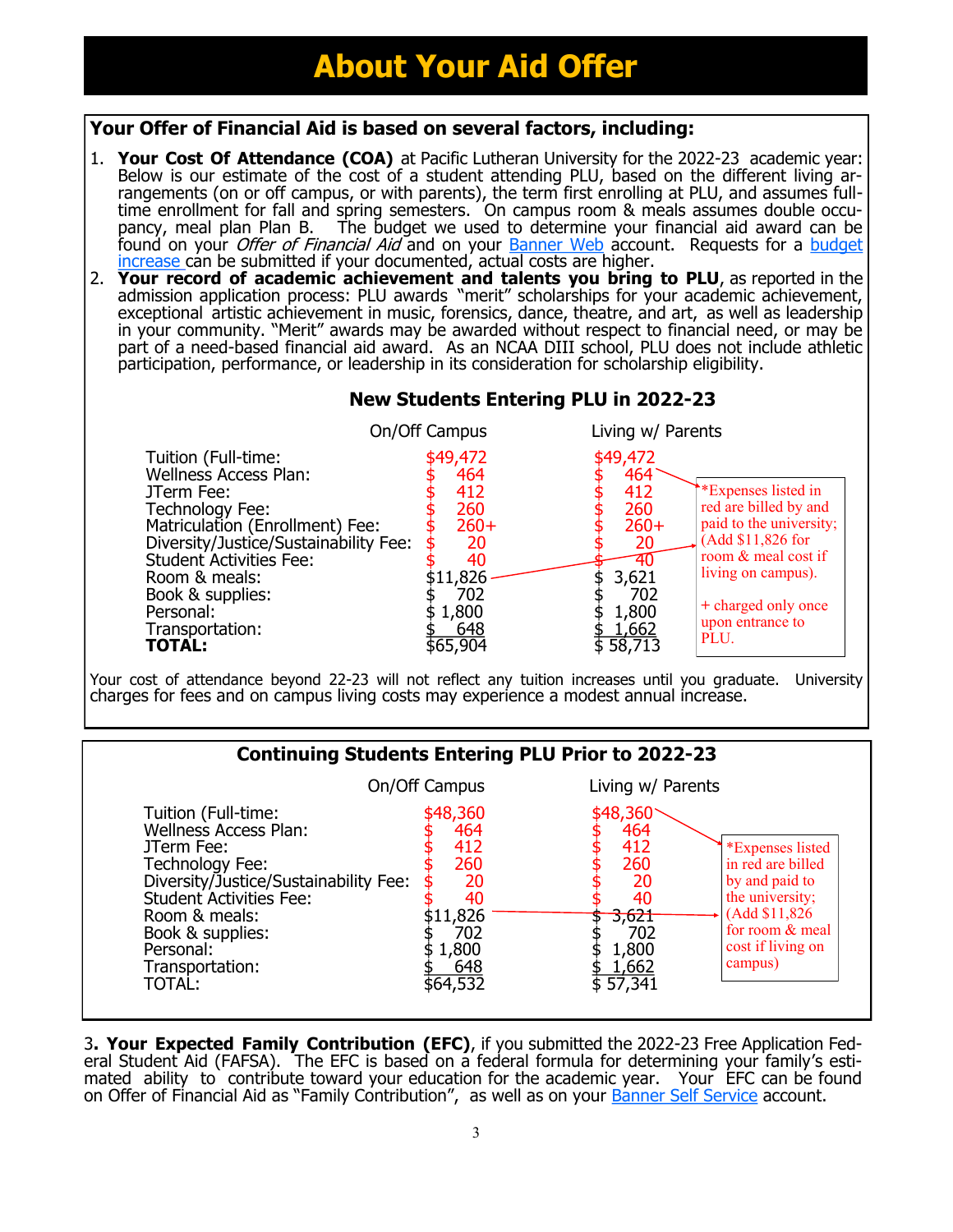Eligibility for need-based assistance is calculated by subtracting your EFC and any outside resources from your COA. If your 2020 income information does not reflect your family's current financial circumstances, you may be eligible for a FAFSA re-evaluation by completing the 2022 - [2023 Special Circumstances Request Form,](https://www.plu.edu/student-financial-services/wp-content/uploads/sites/321/2021/12/special-circ-request-form-2022-23_pii.pdf) which can be downloaded from our Home page, under the Documents. This form can be used to address a.) loss or reduction of earnings due to retirement, change of employment status or employer, disability, divorce or death of a wage earner, termination of untaxed income, such as child support, b.) extraordinary expenses due to high out-of-pocket not covered by insurance for medical and/or dental expense, property damage or loss and c.) out-of-pocket cost for tuition payments for enrollment of student's sibling(s) attending a private elementary or secondary school during the 2022-23 academic year (after any applied discounts or scholarships).

Washington residents who are ineligible to submit the 2022-23 FAFSA can submit the [2022](https://wsac.wa.gov/wasfa) -[23 Washington Application for State Financial Aid](https://wsac.wa.gov/wasfa) (WASFA) to apply for state financial aid and additional need-based PLU gift aid.

- 4**. Scholarships not awarded by PLU** must be communicated to the Office of Student Financial Services, providing the name and dollar amount of each scholarship to be received during the 2022-23 academic year. Notify us of your outside scholarships by emailing us at [outsideschp@plu.edu.](mailto:outsidesch@plu.edu) PLU may be required by federal regulations to reduce your need -based aid package when outside resources are received, beginning with work study and student loans. Grants and scholarships will be adjusted as a last resort, and only if required by federal regulations. New students hoping to compete in an NCAA sport in 2022 -23 should notify PLU (and any NCAA DIII school they may attend) if athletics was considered in the application process for any outside scholarship.
- 5. **Other factors that could affect your award** include the state of your legal residence, the number of college credits already earned and the number of terms of financial aid already received, the funds we have available at the time we generated your award, your status as a full-time, undergraduate student, pursuing your first bachelor's degree and whether you are eligible for federal student aid as a U.S. citizen or permanent resident. Students with U.S. citizenship but enrolling from abroad with dual citizenship will be offered any federal need-based aid as a U.S. citizen first and PLU merit scholarship or a PLU international student scholarsthip, whichever provides the higher aid offer, but not both.
- **NOTE:** IF YOUR AWARD DOES NOT INCLUDE ANY FEDERAL FUNDS, it means your award was made without the benefit of having received the information submitted via the 2022- 23 Free Application for Federal Student Aid (FAFSA). If we receive your FAFSA information after you receive your first aid offer, we will notify you via email that a revised offer has been produced and posted to your Banner Self Service account. This will happen whenever a new FAFSA record has been received throughout the year which modifies your aid offer.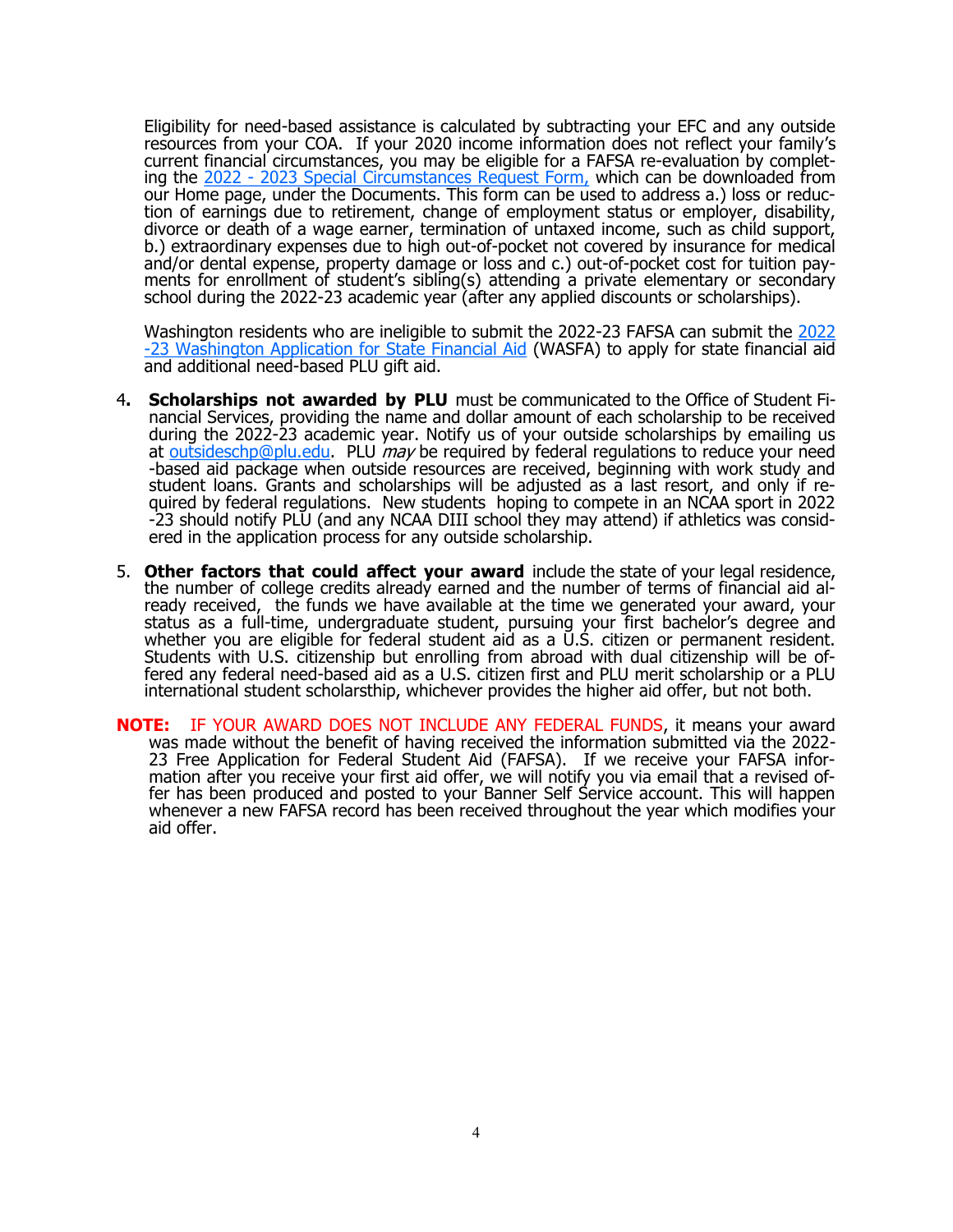## **Scholarships & Grants**

Scholarships and grants are "gift assistance," funds that do not have to be repaid. Gift assistance programs are funded by the federal and state governments as well as PLU. You do not need to accept your scholarships or grants, as they have already been pre-accepted for you.

#### **PLU Scholarships and Grants**

If the gift assistance on your award letter is funded exclusively by PLU, the combination of PLU funded scholarships, grants, or awards (including Tuition Remission/Exchange) cannot be in excess of the PLU annual tuition cost\*. PLU gift assistance is awarded for fall and spring semesters only (with the exception of the Yellow Ribbon award for veterans). If your award includes PLU scholarships or grants, you must continue to meet all of the following criteria:

- Be enrolled in a PLU undergraduate degree program.
- Be enrolled as a full time student (12 or more credits per semester).
- Be an undergraduate student pursuing your first bachelor's degree.
- Maintain satisfactory academic progress and have not exceeded maximum eligibility limits.
- Cannot have 100% of tuition charges already covered by an outside funding agency or program, except under the ROTC program, Dept. of Defense, and/or Veterans Administration programs.

#### **Renaming PLU Scholarships**

Some PLU Scholarships are funded by the generosity of donor(s) to the PLU endowment fund. Alumni and friends of PLU have establish scholarships here because they believe strongly in the value of a PLU education. Donor contributions are largely responsible for the generous level of academic, talent, and need-based scholarships that currently benefit students. Throughout the academic year, students who fit specific, donor designated criteria may be selected for designated (named) scholarships. If you are selected, a named scholarship **will likely replace** your existing PLU scholarship or grant**.** All named scholarship recipients are encouraged to com-plete a [Scholarship Thank You Letter Form.](https://forms.plu.edu/1375) For a complete listing of PLU controlled scholarships, please click on [Restricted Awards](https://www.plu.edu/student-financial-services/types-of-aid/scholarships-and-grants/#list-active-restricted-awards)" on the PLU Student Financial Services website[.](http://www.plu.edu/financial-aid/types-aid/scholarships/home.php)

#### **Need-Based Federal & State Grants**

The [Federal Pell Grant](https://www.plu.edu/student-financial-services/types-of-aid/scholarships-and-grants/#federal-pell-grant) and the [Federal Supplemental Educational Opportunity Grant \(SEOG\)](https://www.plu.edu/student-financial-services/types-of-aid/scholarships-and-grants/#federal-supplemental-educational-opportunity-grant) are made available through the U.S. Department of Education, while the Washington Student Achievement Council oversees the [Washington College Grant](https://www.plu.edu/student-financial-services/types-of-aid/scholarships-and-grants/#washington-state-need-grant) and [College Bound Scholarship.](https://www.plu.edu/student-financial-services/types-of-aid/scholarships-and-grants/#washington-college-bound-scholarship) Eligibility criteria is determined by each respective governmental funding agency. Award amounts for the Federal SEOG are based on the amount of funds available at PLU and the awarding policy we use to assist as many students as possible.

[P](http://www.plu.edu/financial-aid/documents-forms/documents/2012-13/scholarship-listing.pdf)lease refer to the [PLU Financial Aid website](http://www.plu.edu/financial-aid/types-aid/scholarships/Need-Based-Awards.php) for additional information about the specific scholarship and or grant programs found on your award letter.

## **Educational Loans**

Educational loans are made available as a means of financing your college education over an extended period of time. Unlike scholarships and grants, you must accept the offered loans before they can be processed. The interest accrual on need-based loans ([Federal Direct Subsidized](https://www.plu.edu/financial-aid/types-aid/loans/direct-loans/) and [Nursing](http://www.plu.edu/financial-aid/types-aid/loans/Nursing-Loan.php) Loans) do not become your responsibility until after graduation (or when enrollment is less than half time, whichever comes earlier), while the in-terest on non need-based loans [\(Federal Direct Unsubsidized](https://www.plu.edu/financial-aid/types-aid/loans/direct-loans/) and [Federal Parent PLUS Loans\)](http://www.plu.edu/financial-aid/types-aid/loans/Direct-Parent-PLUS-Loans.php) begin accruing immediately upon loan disbursement. Interest on the Federal Nursing Loans is fixed at 5%. The interest rate on Federal Direct Loans you borrow each year (4.99% starting on 7/1/2022 for undergraduate students) is set each July, tied to the 10 year T-bill rate. Parents of dependent students may borrow the Federal Parent PLUS Loan to assist them with your educational costs not covered by financial aid. Parent PLUS loans have a 7.54% fixed interest rate starting on 7/1/2022 and require a credit worthy applicant. Federal Direct Loans have an origination fee deducted prior to disbursement (4.228% for the PLUS Loans, 1.057% for the student's subsidized and unsubsidized loans). Origination fees are recalculated each Oct. 1 by the U.S. Department of Education. Students and/or families may choose to borrow [Private \(Alternative\) loans](https://www.plu.edu/student-financial-services/types-of-aid/loans/#what-are-alternative-loans) to supplement their aid packages or in lieu of the federal loans.

Please refer to the [Educational Loans](https://www.plu.edu/student-financial-services/types-of-aid/loans/#lenders) section of our website for a list of alternative loan providers and [studen](http://www.studentloans.gov)[taid.gov](http://www.studentloans.gov) for additional information about the Direct loan programs.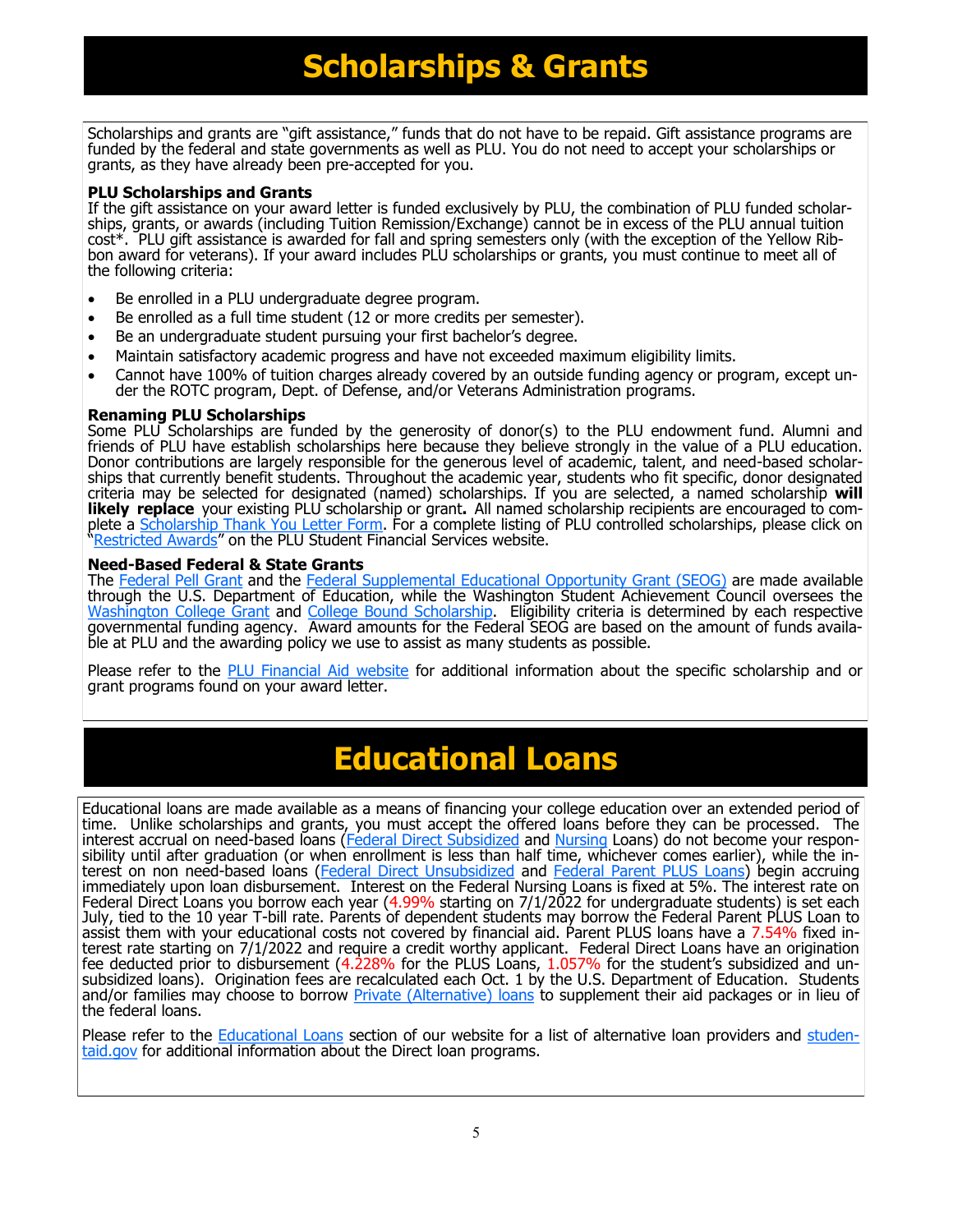## **The PLU Pledge: A Lute Loan Safety Net**

The PLU Pledge program is our commitment to first year students entering PLU in the 2022-23 academic year to provide a loan repayment safety net after graduating from PLU. If you borrow a Federal Direct Student Loan or a private alternative loan, and if your parent borrows a federal Direct Parent PLUS loan on your behalf, you can enroll in the Loan Repayment Assistance Program at no cost to you **by opting in at** [mylrap.org/PLU.](https://award.mylrap.org/?i=PLU) If you graduate from PLU, earn less than \$50,000 per year, we will help you repay your student (and parent PLUS) loans until you do. Here are the Eligibility requirements:

- Must graduate with a bachelor's degree from PLU
- After graduation:
- Must work in the U.S. and cannot be self-employed or working for family.
- Must be employed an average of at least 30 hours/week and earn less than \$50,000/year.
- Continue to make your regular loan payments when you enter loan repayment. The percent of your loan repayment will be reimbursed to you on a quarterly basis according to the following income scale:

| Income of:                   |       | Your loan payments will receive: |
|------------------------------|-------|----------------------------------|
|                              |       | 100% Reimbursement               |
| \$20,000 or less<br>\$23,000 |       | 90% Reimbursement                |
| \$26,000                     |       | 80% Reimbursement                |
| \$29,000<br>\$32,000         |       | 70% Reimbursement                |
|                              |       | 60% Reimbursement                |
| \$35,000                     |       | 50% Reimbursement                |
| \$38,000<br>\$41,000         |       | 40% Reimbursement                |
|                              |       | 30% Reimbursement                |
| \$44,000                     |       | 20% Reimbursement                |
|                              |       | 10% Reimbursement                |
| \$47,000<br>\$50,000 or more | $0\%$ |                                  |
|                              |       |                                  |

Other Important Information:

- The PLU Pledge will cover up to \$17,000 in loans borrowed per year, up to an aggregate of \$70,000.
- Loans borrowed during enrollment periods where a student's intended major at PLU is nursing are not covered. Loans borrowed after their intended major is changed to a non-nursing major, or after formally declaring a different major are covered.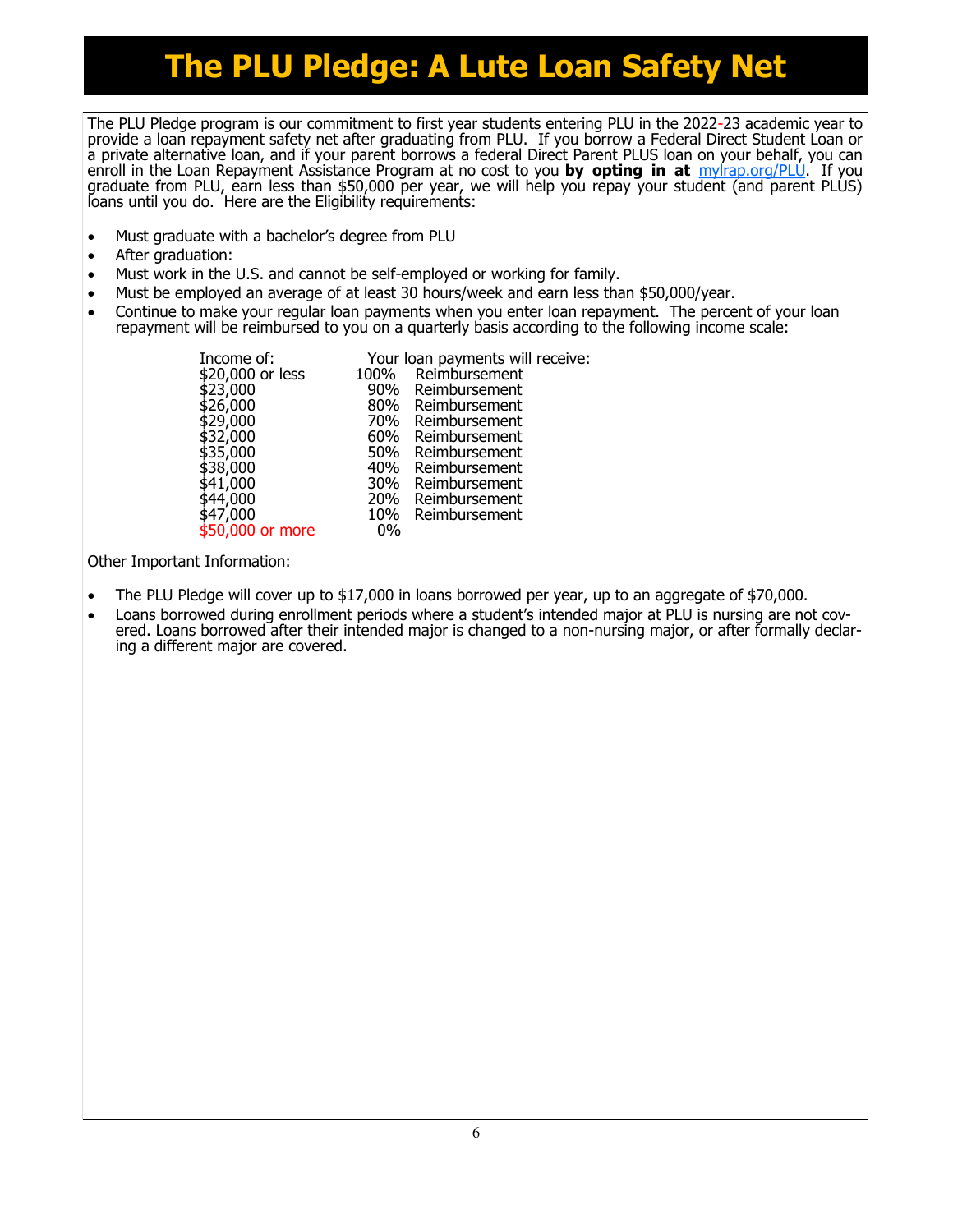## **Student Employment & Work Study**

All PLU students at least 18 years of age are eligible to work on the PLU campus. In order to be employed, you must complete the [U.S. Citizen and Immigration Service I](http://www.plu.edu/studentemployment/wp-content/uploads/sites/162/2014/10/i-9.pdf)-9 Form, which confirms your eligibility to work in the U.S. You will need to bring a government issued picture ID and your social security card (not a photocopy) or a U.S. passport to complete the I-9 form with Student Employment or Student Financial Services. You are limited to working on campus no more than 19 hours per week while school is in session (regardless of how many positions you hold). Jobs are available on a first come, first served basis. You can find postings for open positions on the [Student Employment website.](http://www.plu.edu/studentemployment/home.php) Wages for campus jobs will begin at the state's minimum wage of \$14.49 per hour, which may increase in January, based on a review by the WA Dept of Labor and Industries. On campus positions are convenient, do not require transportation and offer a flexible work schedule. Paychecks are available through direct deposit or for pick up at the Business Office around the 25th of each month.

If you have been offered federal or state work study, a portion of your wages are paid by those programs' funds. PLU pays the wages of on-campus employees working without work study eligibility. Earnings from work study is taxable income and therefore reported on the FAFSA, but do not contribute to your EFC (Expected Family Contribution) when they are reported on the FAFSA question 44c.

[Federal Work Study](http://www.plu.edu/financial-aid/types-aid/work-study/Federal.php) (CWSP) is a need-based aid program that is included as part of your financial aid award if you have remaining eligibility after scholarships, grants and student loans have been awarded. Students eligible for work study who are not residents of Washington state are awarded CWSP. An offer of CWSP does not guarantee you a position nor the amount awarded. Consequently, work study awards will not reduce the amount you may owe the university when calculating your outstanding balance. All CWSP positions are on -campus. Federal Community Service Work Study (FCSW) allows you to work as a tutor or mentor at a local elementary, middle or secondary school.

[WA](https://www.plu.edu/student-financial-services/types-of-aid/work-study/#what-is-state-work-study) [State Work Study](http://www.plu.edu/financial-aid/types-aid/work-study/State.php) (SWSP) is a need-based aid program that allows eligible Washington residents to earn a paycheck to help pay for their indirect educational expenses during the academic year or during the summer break. All Washington residents with work study eligibility will be awarded SWSP. Students are limited to no more than 19 hours per week. Many off-campus employers pay an hourly wage that is higher than on-campus positions, as the program requires SWSP employees to be paid at the same rate as regular entry level employees for that employer. An offer of SWSP on your financial aid award does not guarantee you a position nor the amount awarded. Consequently, work study awards **do not reduce the amount you may owe the university** when calculating your outstanding balance. Students are paid every two weeks or monthly, depending on your employer's pay schedule. You will be required to complete the I-9 Form with your off campus employers before beginning your employment. Some of the SWSP employers include:

Interstate Distributors<br>
Dept. of Children & Family Services Dept. of Social & Health Services Dept. of Children & Family Services

United Way of Pierce County **Puget Sound Educational Service District (8 locations)** 

Students awarded SWSP who find an eligible on-campus position must complete the I-9 and W-4 forms with the Student Employment Center. Washington residents may participate in both work study programs, but need to be aware of their hours worked and how they may impact their academic performance.

**Summer State work study** provides an opportunity to work full time in June, July, and August if you are returning to PLU the following academic year. Summer State Work study employers are found throughout the state, so a summer position does not require you to be in Parkland for the summer. However, PLU does offer housing for students with full time summer employment who expect to return to PLU in the fall. Contact the Student Employment Center if you are interested in finding a summer job in the State Work Study program.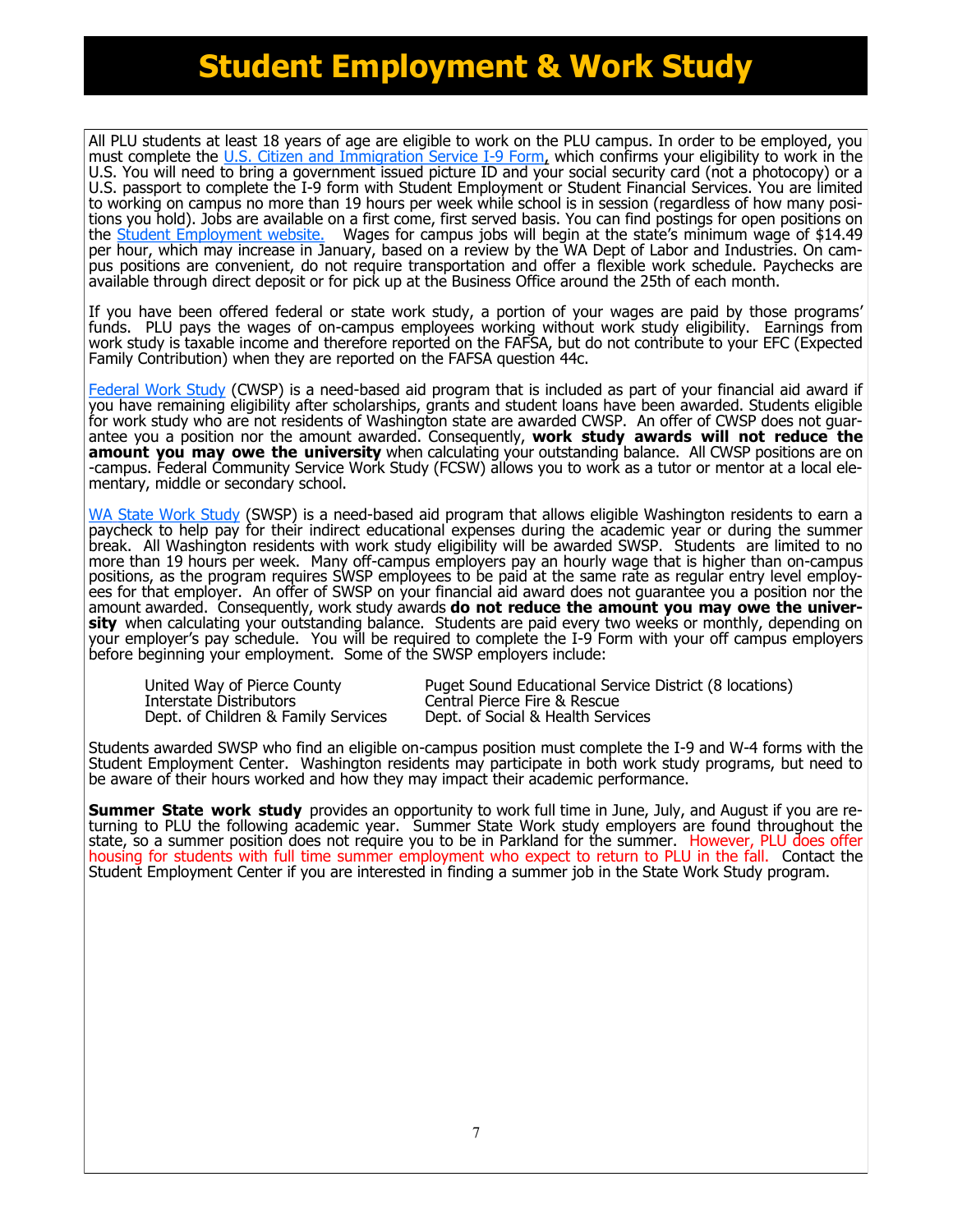## **Crediting Your Account with Financial Aid Funds**

The following must be completed before your financial aid funds will credit your account and pay your university charges for the semester. Be sure you've complete all requirements that apply to you. If all disbursement requirements are satisfied, financial aid credits your account at the beginning of each semester on the following schedule:

| Summer:       |                 | <i>June 1, 2022</i> (June 29, 2022 if not enrolled for Summer 1) |
|---------------|-----------------|------------------------------------------------------------------|
| Fall:         | August 31, 2022 |                                                                  |
| Jterm/Spring: |                 | December 26, 2022 (January 29, 2023 if not enrolled Jterm)       |

- **1. All Students:** Complete the Payment Agreement Form and Terms & Conditions of Award on your Banner [Web](https://banweb.plu.edu/pls/pap/twbkwbis.P_GenMenu?name=homepage) account.
- **2. Filers of the Free Application for Federal Student Aid (FAFSA):** If you filed the 2022-23 FAFSA using estimated 2020 income tax information, you are required to update your FAFSA with actual 2020 tax return information. All need-based aid on your award will NOT disburse until your FAFSA information has been updated to actual information from an already completed tax return.
- **3. NEW for 2022-23! ALL BORROWERS of Federal Direct Loans** (Subsidized and/or Unsubsidized) should acknowledge completion of an "Informed Borrower Consent" form on www.studentaid.gov, which informs you of the monthly payment amount for Direct Loans borrowed to date and its total payoff amount. Remember to also accept your loans on Banner Web. First time borrowers must ALSO complete the Entrance Counseling session **AND** the Master Promissory Note (MPN) also on www.studentaid.gov. After completion, these processes will be updated as "satisfied" on your Banner Web account after July 1, 2022. Loans will not disburse until these requirements have been satisfied in Banner.
- **4. Borrowers of the Federal Nursing Loans:** Accept the loans on your Banner Web account. You will be emailed in August (January, if entering in the spring) with instructions for completing an online application process.
- **5. Borrowers of the Federal Parent PLUS Loan:** Accept the loan on your Banner Web account. A parent must login at [www.studentaid.gov,](https://studentloans.gov/myDirectLoan/index.action) using their own Social Security Number and FASA ID after July 1, 2022. Parents have the option to borrow up to the full cost of attendance, minus any financial aid accepted by the student (this is the "maximum eligibility" option). Application requires authorizing the U.S. Department of Education to perform a credit check on the parent applicant (notice of loan approval or denial will only take a few seconds). If approved, the parent must sign a Master Promissory Note (MPN) with their FSA ID and password, and complete the application, which requires providing two references). The outcome of the PLUS application will be downloaded by PLU. Approved loans will result in an update to the PLUS loan amount and/or its status being updated to "CERT" (certified) on Banner Web. We will automatically offer the student an additional \$4,000 or \$5,000 in the Unsubsidized Direct Loan if the Parent PLUS Loan application is denied. The student **must accept the additional loan amount on Banner Web** before the additional loan amount can be processed.
- **6. Students selected for Verification:** Approximately 18% of all FAFSA filers are randomly selected for verification by the U.S. Department of Education. If selected, you must complete and turn in the applicable [Verification Worksheet.](https://www.plu.edu/financial-aid/documents/) About 97% of FAFSA selected for verification with be in sub-group V1. Be sure you download the worksheet that corresponds to your sub-group, V1, V4 or V5). Sub-groups V1 and V5 will require you to document the income tax information provided on the FAFSA. Documenting your income can be best met by using the [IRS Data Retrieval Tool \(DRT\) when completing your FAFSA,](https://www.youtube.com/watch?v=gD4TTatm9oI) or providing a Tax [Return Transcript](http://www.irs.gov/Individuals/Get-Transcript) from the IRS if the DRT is not an option. As a last resort, a signed photocopy of your original tax return may also be submitted. Failure to complete the verification process will prevent all needbased aid (those with an asterisk in their name) from crediting your account.
- **7. Washington Residents:** If your award includes the WA College Grant, you must complete and return the [Student Directive for State Aid.](https://www.plu.edu/student-financial-services/wp-content/uploads/sites/321/2017/06/student-directive-for-state-aid-1.pdf) Failure to do so will prevent your WA College Grant and WA State College Bound Scholarship from paying on your account. You have the option to choose to receive your state grant aid as a refund check instead of having it pay on your PLU owing balance. **HOWEVER,** Doing so will increase your net (out-of-pocket) cost which must then be paid by student loans or by your own out-of-pocket funds. This document is required only once unless making a change to your choice of disbursement.
- **8. Using your financial aid to pay for off-campus Living or out-of-pocket expenses:** If your financial aid award (not including work study) exceeds your university charges for the semester, you will have a credit balance on your account (reflected as a negative dollar amount) and eligible for a refund check to help pay for your off-campus living costs and/or other expenses not charged by the university. If you wish to receive a refund, you will need to provide banking information to the university for an electronic deposit, or a mailing address for a refund check to be delivered via the U.S. postal service.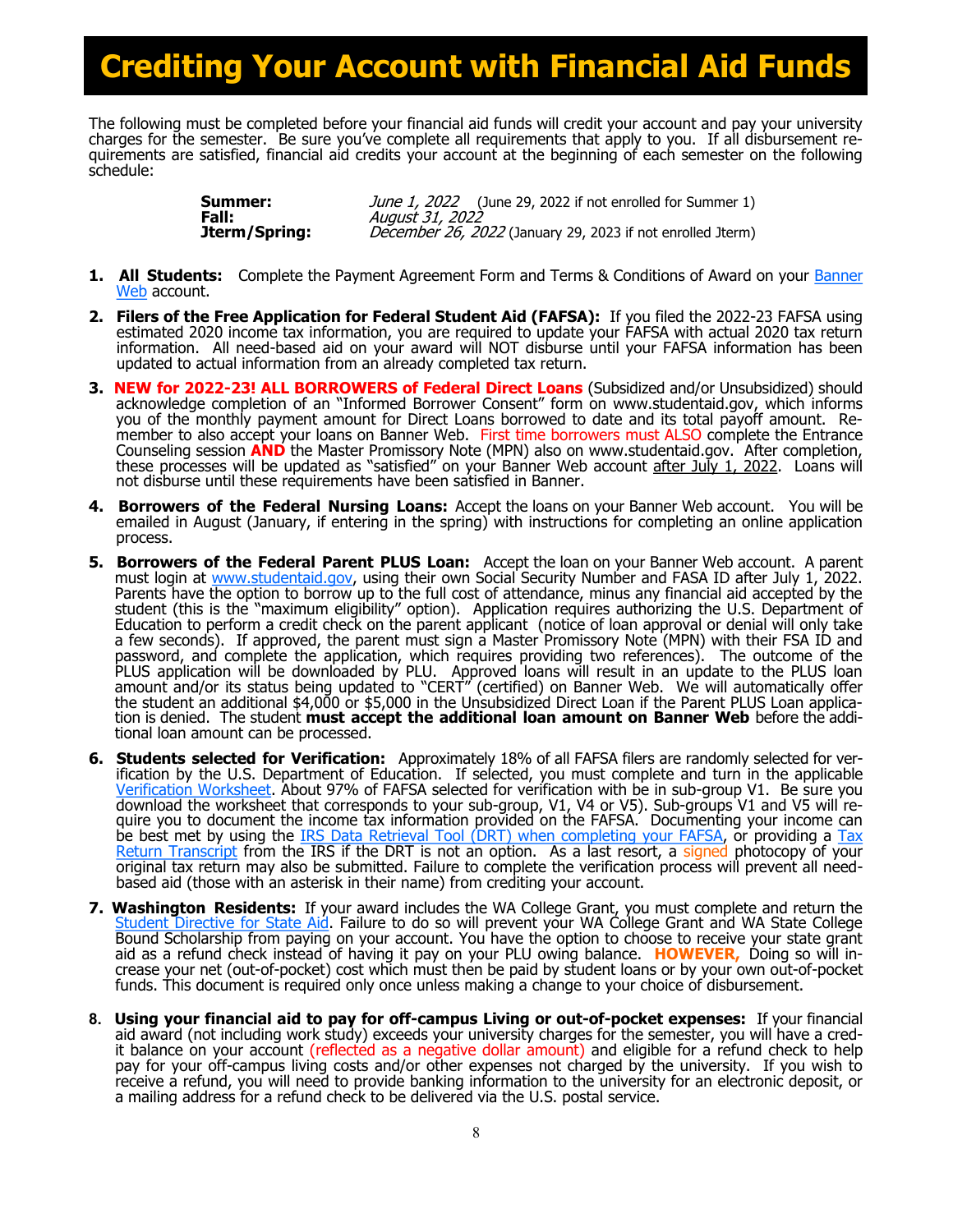## **Maintaining Your Eligibility for Financial Aid**

As a financial aid recipient at PLU, you are responsible for being aware of and understanding your rights and responsibilities. The following policies could have an impact on your continued enrollment at PLU. Please contact us if you have any question on any of these policies. They are intended to help you finalize your aid award in a timely manner, avoid possible finance charges, and help you graduate on time.

**1. Satisfactory Academic Progress:** Financial Aid recipients are required to maintain a cumulative GPA of 2.0 and cumulative pace of completion of 67%, where pace of completion is defined as the number of successfully completed credits divided by the number of attempted credits. You will be in warning status if you do not meet one of these benchmarks at the end of a term. A second consecutive semester of unsatisfactory progress will result in a suspension, or loss, of aid. Students whose GPA is below 1.0 or whose pace of completion is below 25% after their first term at PLU will be immediately suspended. There is an appeal process for extenuating circumstances and an academic plan with Academic Advising is required for reinstatement of eligibility for aid. See the full policy statement on the PLU Student Financial Services Homepage under **[Documents](https://www.plu.edu/student-financial-services/wp-content/uploads/sites/321/2020/12/undergraduate-satisfactory-academic-progress-updated_120420.pdf) or under [Quick Links](https://www.plu.edu/student-financial-services/wp-content/uploads/sites/321/2021/10/undergraduate-satisfactory-academic-progress-updated_03042021.pdf)** on our home page.

#### **[2](http://www.plu.edu/financial-aid/wp-content/uploads/sites/215/2015/06/2015-16-financial-aid-satisfactory-academic-progress-undergraduate-students1.pdf)**. **[PLU Scholarship GPA Requirements: 3.0 Cumulative GPA](http://www.plu.edu/financial-aid/wp-content/uploads/sites/215/2015/06/2015-16-financial-aid-satisfactory-academic-progress-undergraduate-students1.pdf)**

 **All PLU Academic Scholarships** [require recipients to maintain a 3.0 cumulative GPA for scholarship renewal. Be](http://www.plu.edu/financial-aid/wp-content/uploads/sites/215/2015/06/2015-16-financial-aid-satisfactory-academic-progress-undergraduate-students1.pdf)cause the Regent'[s Scholarship, the Harstad Founder](http://www.plu.edu/financial-aid/wp-content/uploads/sites/215/2015/06/2015-16-financial-aid-satisfactory-academic-progress-undergraduate-students1.pdf)'s Award, and President's Scholarship are the university's high[est academic awards, if your GPA falls below this 3.0 minimum,](http://www.plu.edu/financial-aid/wp-content/uploads/sites/215/2015/06/2015-16-financial-aid-satisfactory-academic-progress-undergraduate-students1.pdf) at time of renewal for the following academic year, [these three scholarships will be returned \(reduced\) to the University Academic Scholarship awarded to you upon](http://www.plu.edu/financial-aid/wp-content/uploads/sites/215/2015/06/2015-16-financial-aid-satisfactory-academic-progress-undergraduate-students1.pdf)  admission to the university (before the President'[s Scholarship competition\). If you subsequently raise your cumula](http://www.plu.edu/financial-aid/wp-content/uploads/sites/215/2015/06/2015-16-financial-aid-satisfactory-academic-progress-undergraduate-students1.pdf)[tive GPA back to 3.0 or better, eligibility for President](http://www.plu.edu/financial-aid/wp-content/uploads/sites/215/2015/06/2015-16-financial-aid-satisfactory-academic-progress-undergraduate-students1.pdf)'s Scholarship, Harstad Founder's Award, or Regent's Scholar[ship will be reinstated for the subsequent semesters with the 3.0 minimum GPA.](http://www.plu.edu/financial-aid/wp-content/uploads/sites/215/2015/06/2015-16-financial-aid-satisfactory-academic-progress-undergraduate-students1.pdf) 

[Continued eligibility for the University Academic Scholarships remain unabated as long as you maintain satisfactory](http://www.plu.edu/financial-aid/wp-content/uploads/sites/215/2015/06/2015-16-financial-aid-satisfactory-academic-progress-undergraduate-students1.pdf)  [academic progress. However, students whose GPA falls below 3.0 may see a portion of their scholarship replaced](http://www.plu.edu/financial-aid/wp-content/uploads/sites/215/2015/06/2015-16-financial-aid-satisfactory-academic-progress-undergraduate-students1.pdf)  [with an alternate source of gift assistance, which may include federal or state need](http://www.plu.edu/financial-aid/wp-content/uploads/sites/215/2015/06/2015-16-financial-aid-satisfactory-academic-progress-undergraduate-students1.pdf)-based grants. This will **not** be a [reduction in aid, but rather a reallocation of how the original scholarship](http://www.plu.edu/financial-aid/wp-content/uploads/sites/215/2015/06/2015-16-financial-aid-satisfactory-academic-progress-undergraduate-students1.pdf) **amount** will be funded.

- **3. Repeated Classes:** Classes previously passed at D- [or better may be repeated once and still be covered by Federal](http://www.plu.edu/financial-aid/wp-content/uploads/sites/215/2015/06/2015-16-financial-aid-satisfactory-academic-progress-undergraduate-students1.pdf) [financial aid funding. Classes repeated for a second time will not count toward your semester credit load and may](http://www.plu.edu/financial-aid/wp-content/uploads/sites/215/2015/06/2015-16-financial-aid-satisfactory-academic-progress-undergraduate-students1.pdf)  [reduce your eligibility for federal and state aid. Failed courses are not limited to a repeated maximum but run the](http://www.plu.edu/financial-aid/wp-content/uploads/sites/215/2015/06/2015-16-financial-aid-satisfactory-academic-progress-undergraduate-students1.pdf)  [risk of failing to meet the minimum GPA requirement.](http://www.plu.edu/financial-aid/wp-content/uploads/sites/215/2015/06/2015-16-financial-aid-satisfactory-academic-progress-undergraduate-students1.pdf)
- [4.](http://www.plu.edu/financial-aid/wp-content/uploads/sites/215/2015/06/2015-16-financial-aid-satisfactory-academic-progress-undergraduate-students1.pdf) **Renewing Your Award for the 2023-2024 Academic Year:** [Eligibility for all federal and state aid, as well as](http://www.plu.edu/financial-aid/wp-content/uploads/sites/215/2015/06/2015-16-financial-aid-satisfactory-academic-progress-undergraduate-students1.pdf)  need-[based awards offered by PLU require you to complete the FAFSA each year \(or WASFA as applicable\). The](http://www.plu.edu/financial-aid/wp-content/uploads/sites/215/2015/06/2015-16-financial-aid-satisfactory-academic-progress-undergraduate-students1.pdf)  FAFSA for the 2023-[24 academic year will be available October 1, 2022. Students returning for the 2023](http://www.plu.edu/financial-aid/wp-content/uploads/sites/215/2015/06/2015-16-financial-aid-satisfactory-academic-progress-undergraduate-students1.pdf) -24 aca[demic year should complete the FAFSA by Dec. 1, 2022 in order to be considered on time for the priority funding](http://www.plu.edu/financial-aid/wp-content/uploads/sites/215/2015/06/2015-16-financial-aid-satisfactory-academic-progress-undergraduate-students1.pdf)  [deadline. Undocumented Washington Residents should complete the WASFA \(WA Application for State Financial Aid\)](http://www.plu.edu/financial-aid/wp-content/uploads/sites/215/2015/06/2015-16-financial-aid-satisfactory-academic-progress-undergraduate-students1.pdf)  [as soon after October 1, 2022 as possible.](http://www.plu.edu/financial-aid/wp-content/uploads/sites/215/2015/06/2015-16-financial-aid-satisfactory-academic-progress-undergraduate-students1.pdf)

**Withdrawing From and Returning to PLU:** [Withdrawing from all your classes prior to the 11th day of class will](http://www.plu.edu/financial-aid/wp-content/uploads/sites/215/2015/06/2015-16-financial-aid-satisfactory-academic-progress-undergraduate-students1.pdf)  [result in a 100% refund of tuition and fees for the semester. Withdrawing after the 10th day of class results in a](http://www.plu.edu/financial-aid/wp-content/uploads/sites/215/2015/06/2015-16-financial-aid-satisfactory-academic-progress-undergraduate-students1.pdf)  [proration of your tuition charge and federal student aid based on your official withdrawal date from the university.](http://www.plu.edu/financial-aid/wp-content/uploads/sites/215/2015/06/2015-16-financial-aid-satisfactory-academic-progress-undergraduate-students1.pdf)  [Once more than 60% of the semester has elapsed, there is no tuition refund and all disbursable financial aid will be](http://www.plu.edu/financial-aid/wp-content/uploads/sites/215/2015/06/2015-16-financial-aid-satisfactory-academic-progress-undergraduate-students1.pdf)  [considered to have been fully utilized. To establish an official withdrawal date, you must submit a withdrawal form,](http://www.plu.edu/financial-aid/wp-content/uploads/sites/215/2015/06/2015-16-financial-aid-satisfactory-academic-progress-undergraduate-students1.pdf)  [which can be found on the Center for Student Success website](http://www.plu.edu/financial-aid/wp-content/uploads/sites/215/2015/06/2015-16-financial-aid-satisfactory-academic-progress-undergraduate-students1.pdf). Students are encouraged to meet with Student Fi[nancial Services if contemplating withdrawing from the university, especially if the date of withdrawal falls during](http://www.plu.edu/financial-aid/wp-content/uploads/sites/215/2015/06/2015-16-financial-aid-satisfactory-academic-progress-undergraduate-students1.pdf)  [Jterm or spring semester. If you wish to return to PLU after withdrawing from the university or after a break in at](http://www.plu.edu/financial-aid/wp-content/uploads/sites/215/2015/06/2015-16-financial-aid-satisfactory-academic-progress-undergraduate-students1.pdf)[tendance, contact the Office of the Registrar to begin the re](http://www.plu.edu/financial-aid/wp-content/uploads/sites/215/2015/06/2015-16-financial-aid-satisfactory-academic-progress-undergraduate-students1.pdf)-entry process.

**A. [Important Dates](https://www.plu.edu/student-financial-services/wp-content/uploads/sites/321/2022/01/smr-term1-only-2.pdf) if Withdrawing from PLU Summer Term I**: (Undergraduates only; Graduate students must consult Student Financial Services)

June 10, 2022: Fifth day of class, Term I. If you officially withdraw from all of your summer classes on or before this date, you will receive a 100% refund of tuition. You become responsible for 100% of fee charges if you do not withdraw by June 6, the first day of the term. If you withdraw after June 10, you will be responsible for 100% of tuition and fee charges associated with Summer, Term I. If you are a new student in the summer and did not register for summer semester classes, you will be considered to have never enrolled at PLU for the term. June 21, 2022: This is the date at which more than 60% of the term will have elapsed if enrolled for Term I only. This date is important only if you do not register for any Term II classes or if you withdraw from all Term II classes prior to ceasing your Term I attendance. If you withdraw prior to this date, your federal student aid will be prorated based on your date of withdrawal or last date of attendance. On campus housing charges are prorated according to the Residential life proration schedule. Financial aid for the term will be considered to be fully utilized if you withdraw after this date. Eligibility to work under the work study programs terminate upon your withdrawal from the university.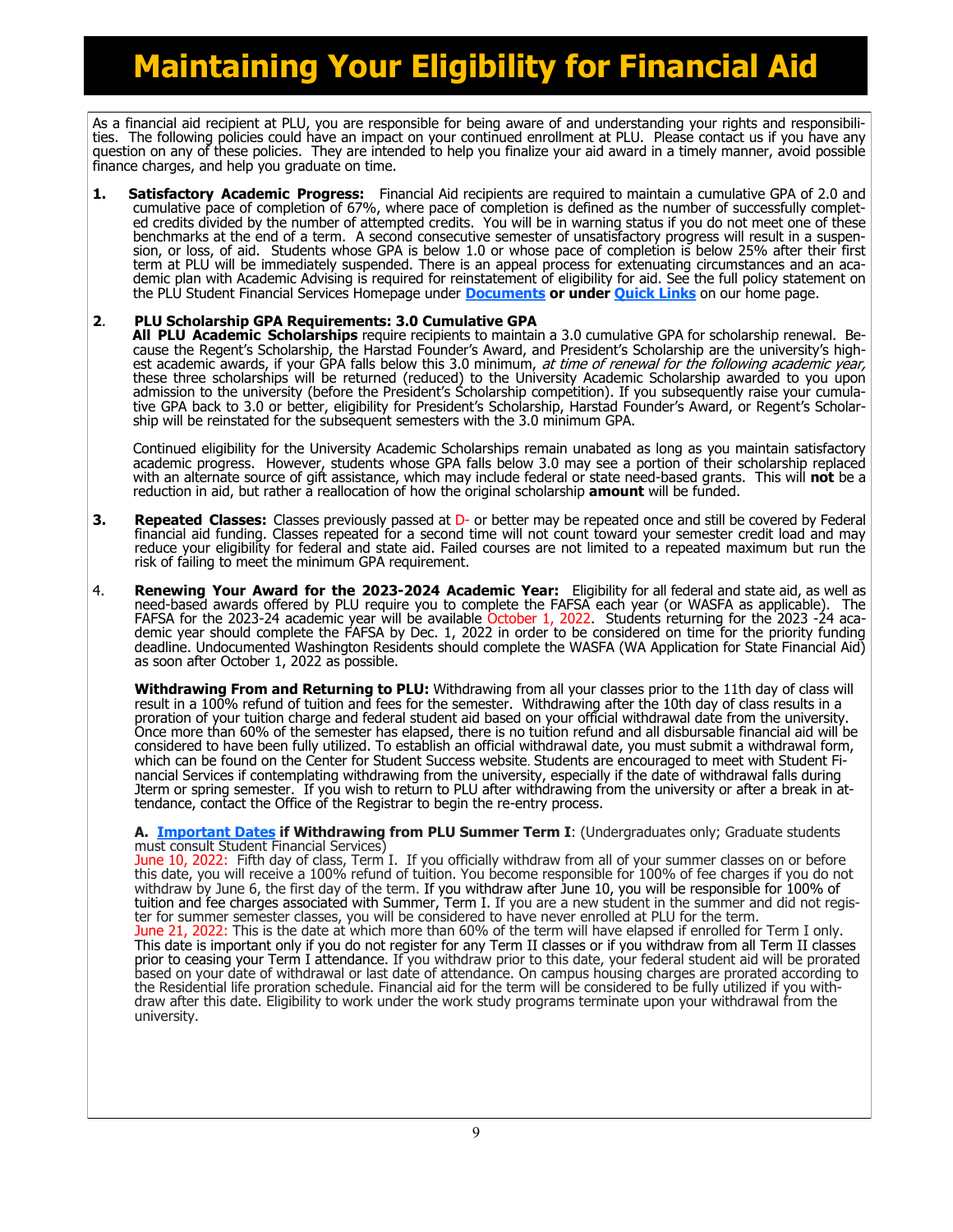## **Maintaining Your Eligibility for Financial Aid (cont.)**

#### **B. [Important Dates](https://www.plu.edu/student-financial-services/wp-content/uploads/sites/321/2022/01/smr-term-ii-only-1.pdf) if Withdrawing from PLU Summer Term II**: (Undergraduates only; Graduate students must consult Student Financial Services)

July 11, 2022: Fifth day of class, Term II. If you officially withdraw from all of your summer classes on or before this date, you will receive a 100% refund of tuition. You become responsible for 100% of fee charges if you do not withdraw by July 5, the first day of the term. If you withdraw after July 11, you will be responsible for 100% of tuition and fee charges associated with Summer, Term II. If you are a new student in the summer and did not register for summer semester classes, you will be considered to have never enrolled at PLU for the term. July 20, 2022: This is the date at which more than 60% of Term II will have elapsed. This date is important if you are registered for Term II classes only. If you withdraw prior to this date, your federal student aid will be prorated based on your date of withdrawal or last date of attendance. On campus housing charges are prorated according to the Residential life proration schedule. Financial aid for the term will be considered to be fully utilized if you withdraw on or after this date. Work study employment terminates upon withdrawal from the university.

#### **C. [Important Dates](https://www.plu.edu/student-financial-services/wp-content/uploads/sites/321/2022/01/session-session-term-1-2.pdf) if Withdrawing from PLU Summer Term I & II Combined**: (Undergraduates only; Graduate students must consult Student Financial Services)

June 17, 2022: Tenth day of class, Summer full term. If you officially withdraw from all of your summer classes on or before this date, you will receive a 100% refund of tuition. You become responsible for 100% of fee charges if you do not withdraw by June 6, the first day of the term. If you are a new student in the summer and did not register for summer semester classes, you will be considered to have never enrolled at PLU for the term.

July 8, 2022: This is the date at which more than 60% of the combined summer term will have elapsed. If you withdraw prior to this date, your federal student aid will be prorated on based on your date of withdrawal or last date of attendance. On campus housing charges are prorated according to the Residential life proration schedule. Financial aid for the term will be considered to be fully utilized if you withdraw on or after this date. Work study employment terminates upon withdrawal from the university.

#### **D. [Important Dates](https://www.plu.edu/student-financial-services/wp-content/uploads/sites/321/2022/01/fall-2022-r2t4-calendar.pdf) [i](file:///C:/Users/noborirm/Desktop/Web page documents/2019-2020 documents/R2T4 timetables/Fall 2019 R2T4 Timetable.pdf)f Withdrawing from PLU Fall Semester:**

September 19, 2022: Tenth day of class. If you officially withdraw from all of your fall classes on or before this date, you will receive a 100% refund of tuition and fees for the semester. Your PLU gift aid will be fully canceled, and your federal student aid will be prorated based on your date of withdrawal or last date of attendance. If you are a new student in the fall and did not register for fall semester classes, you will be considered to have never enrolled at PLU for the semester.

November 6, 2022: This is the date at which more than 60% of the semester will have elapsed. If you withdraw prior to this date, all PLU gift aid will be canceled, and your tuition charges and federal student aid funds will be prorated based on your date of withdrawal or last date of attendance. On campus housing charges are prorated according to the Residential Life proration schedule. There is no tuition refund and all financial aid for the semester will be considered to be fully utilized if you withdraw on or after this date. Work study employment terminates upon withdrawal from the university.

#### **[E.](https://www.plu.edu/student-financial-services/wp-content/uploads/sites/321/2020/12/jterm-spring-r2t4-calendar.pdf) [Important Dates](https://www.plu.edu/student-financial-services/wp-content/uploads/sites/321/2022/01/jterm-spr-2023-r2t4-schedule-1.pdf) if withdrawing from PLU Jterm/Spring Semester:**

January 9, 2023: Fifth day of class for Jterm. If you officially withdraw from all of your Jterm classes on or before this date, you will receive a 100% refund of tuition and fees for the term. If you withdraw after this date, you will be responsible for 100% of tuition and fee charges associated with Jterm. If you are a new student in the Jterm and do not register for Jterm classes, you will be considered to have never enrolled at PLU.

January 20, 2023: This is the date at which more than 60% of Jterm will have elapsed. This date is important only if you do not register for any spring semester classes or if you withdraw from all spring semester classes prior to ceasing your Jterm attendance. If you withdraw after this date, all Jterm financial aid will be considered to be fully utilized. If you withdraw prior to this date, your federal student aid will be prorated based on your date of withdrawal or last date of attendance. On campus housing charges are prorated according to the Residential Life proration schedule.

April 5, 2023 This is the date at which more than 60% of the combined Jterm/spring semester will have elapsed and all tuition charges and financial are considered to have been fully utilized. If you withdraw prior to this date, all PLU gift aid will be canceled, and your spring semester tuition charges and federal student aid will be prorated based on your date of withdrawal or last date of attendance. On campus housing charges are prorated according to the Residential Life proration schedule. Work study employment terminates upon withdrawal from the university.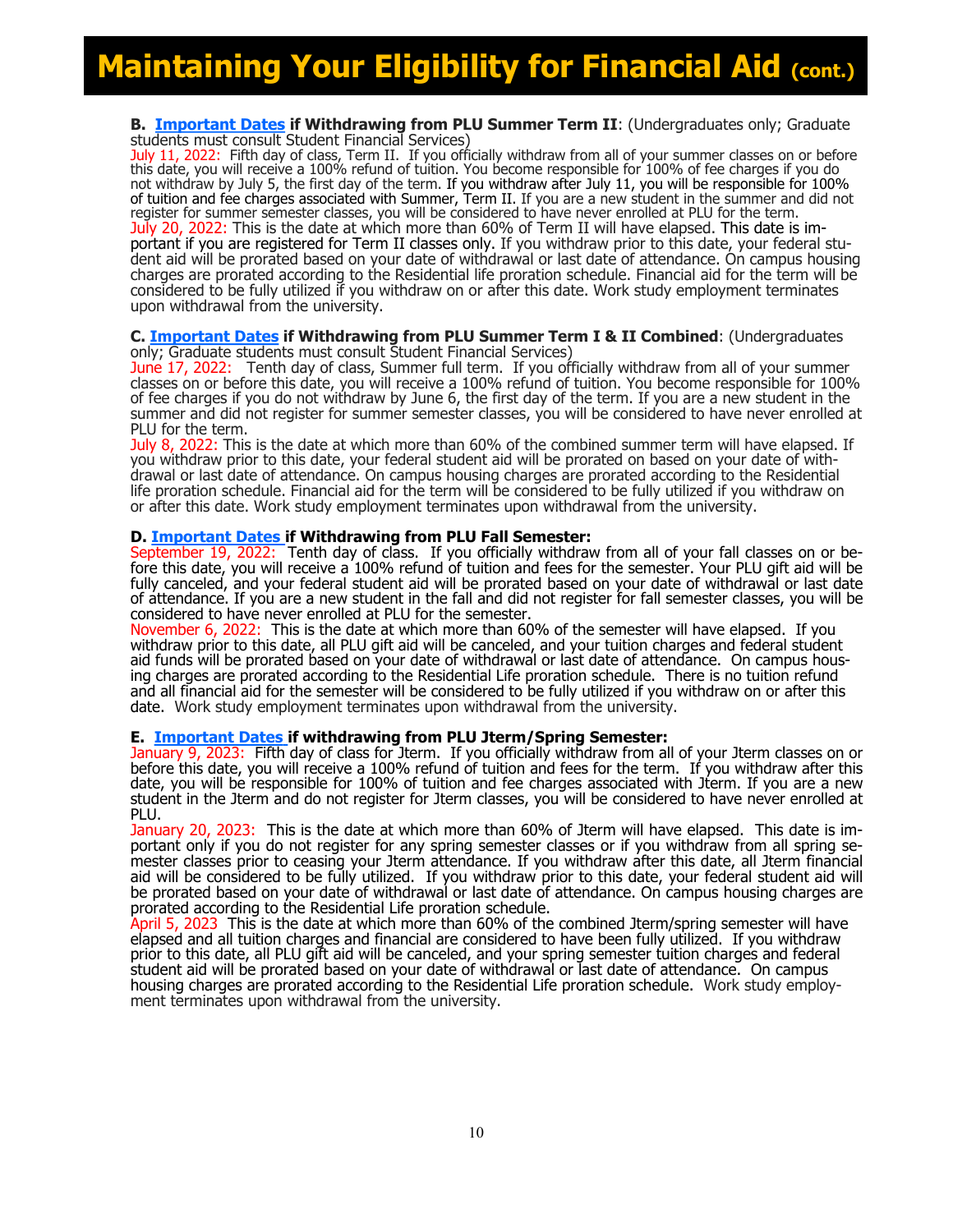## **Maintaining Your Eligibility for Financial Aid (cont.)**

#### **F. [Important Dates](https://www.plu.edu/student-financial-services/wp-content/uploads/sites/321/2022/01/spr-2023-r2t4-schedule-3.pdf) if withdrawing from PLU Spring Semester (No Jterm):**

February 22, 2023: Tenth day of class for the spring semester. If you register for spring semester only and officially withdraw from all of your spring classes on or before this date, you will receive a 100% refund of tuition and fees for the semester. If you are a new student in the spring and did not register for spring semester classes, you will be considered to have never enrolled at PLU for the semester.

April 17, 2023: This is the date at which more than 60% of the semester will have elapsed if you did not register for any Jterm classes. All tuition charges and financial aid for the semester will be considered to be fully utilized if you withdraw on or after this date. If you withdraw prior to this date, all PLU gift aid will be canceled, and your spring semester tuition charges and federal student aid will be prorated based on your date of withdrawal or last date of attendance. On campus housing charges are prorated according to the Residential life proration schedule. Work study employment terminates upon withdrawal from the university.

**G. Returning to PLU:** If you wish to return to PLU after withdrawing from the university or after a break in attendance, contact the Office of the Registrar to begin the re-entry process.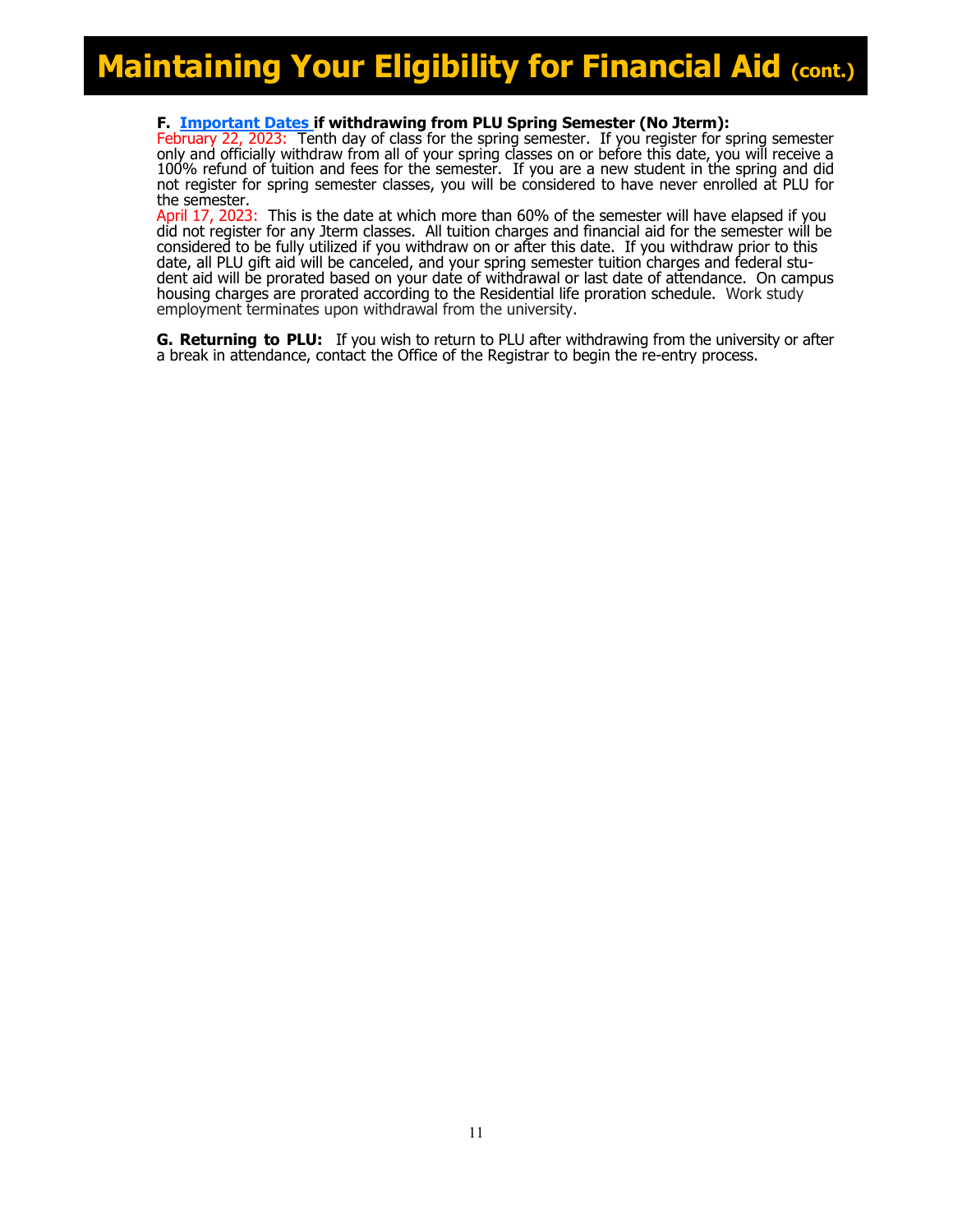## **Maximum Time Frame for Aid Eligibility**

A bachelor's degree at PLU requires a minimum of 128 credits. In order to graduate in four years, you must complete an average of 32 credits per year. Entering first year students can meet this requirement by completing at least 12 credits fall semester, four credits in Jterm, and 16 credits in the spring. Even if you never enroll for another Jterm, completing 16 credits per semester will get you to the required 128 credits. Our financial aid policies are intended to facilitate graduation in four years.

Why four years? Considering the cost of paying an additional year of tuition and living expenses, possibly incurring more student loan debt, and the loss of a year's salary, staying on track and graduating in four years simply makes good financial sense.

**Maximum Financial Aid Eligibility Timeframes:** [If you are entering PLU as a first year student, we expect](http://www.irs.gov/Individuals/Get-Transcript)  [you to graduate in four years and no more than three years if entering as a transfer student. Take note of the](http://www.irs.gov/Individuals/Get-Transcript)  following life-[time eligibility limits as they may impact your enrollment plans. Each policy listed below will be ap](http://www.irs.gov/Individuals/Get-Transcript)[plied as soon as the condition it addresses is reached.](http://www.irs.gov/Individuals/Get-Transcript) 

**A. PLU Scholarships and Grants:** [Eligibility for PLU funded scholarships and grants are limited to the](http://www.irs.gov/Individuals/Get-Transcript)  [following:](http://www.irs.gov/Individuals/Get-Transcript)

**[First Yea](http://www.irs.gov/Individuals/Get-Transcript)r Students:** [If you enter PLU with less than 30 credits, you have eight semesters of eligibility.](http://www.irs.gov/Individuals/Get-Transcript)  [PLU gift aid is not available after this eighth semester, but you may appeal for a ninth semester if you](http://www.irs.gov/Individuals/Get-Transcript)  [use a semester of aid but have to withdraw due to a medical or family emergency. College credits](http://www.irs.gov/Individuals/Get-Transcript)  earned in high school (via Running Start, International Baccalaureate or Advanced Placement or other [college in high school programs\) are not included in this 30 credit cap.](http://www.irs.gov/Individuals/Get-Transcript)

**Transfer Students:** [If you enter PLU with 30 or more credits, you have six semesters of eligibility. No](http://www.irs.gov/Individuals/Get-Transcript)  PLU gift aid is available after this sixth semester, but you may appeal for a seventh semester if you use [a semester of aid but have to withdraw due to a medical or family emergency.](http://www.irs.gov/Individuals/Get-Transcript) 

- **[B](http://www.irs.gov/Individuals/Get-Transcript).** Federal Pell Grants: [Federal regulations limit you to receiving this grant for the equivalent of 12 se](http://www.irs.gov/Individuals/Get-Transcript)[mesters. This includes any grant received prior to 1980 under the previous Basic Education Opportunity](http://www.irs.gov/Individuals/Get-Transcript)  [Grant \(BEOG\) program.](http://www.irs.gov/Individuals/Get-Transcript)
- **C. [128 Cu](http://www.irs.gov/Individuals/Get-Transcript)mulative Credits – Graduation Requirements Satisfied:** Once you have completed 128 credits and have satisfied all degree requirements for your declared major, you are no longer eligi ble for federal student aid, unless you are pursuing a second bachelor's degree for which you have not completed all requirements. In that case, a student is eligible for federal student loans and work-study only. The Washington College Grant and PLU gift aid remain available if you have not exceeded other program/policy limits.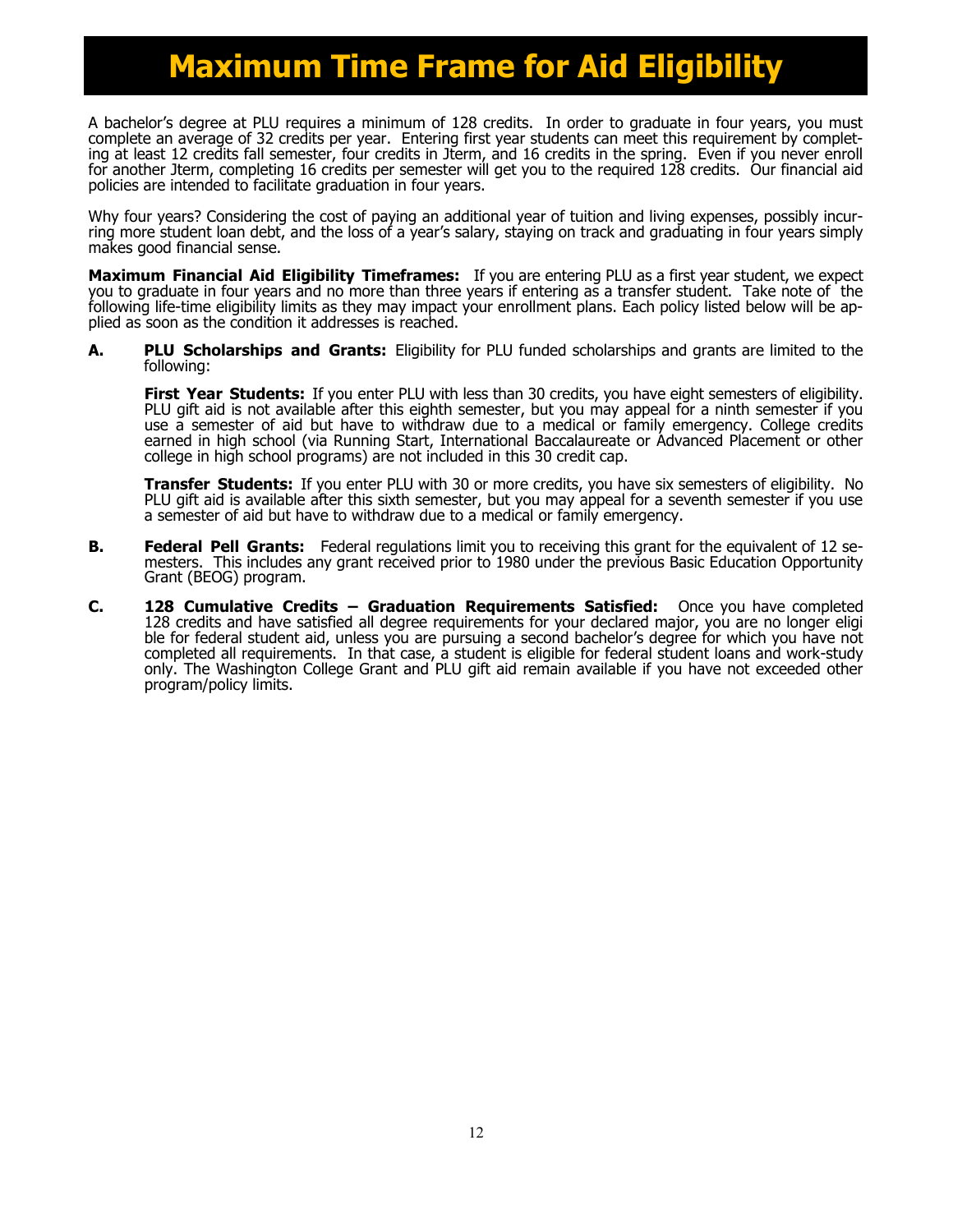## **Conditions of Financial Aid Award**

If you are a recipient of financial aid (scholarships, grants, student loans, and work study programs) at Pacific Lutheran University, you are agreeing to the following terms and conditions:

- 1. There are no automatic renewals of need-based financial aid. You must apply for financial aid each year by submitting a Free Application for Federal Student Aid [\(FAFSA\)](http://www.fafsa.ed.gov/) or if you are an undocumented Washington resident, by submitting the Washington Application for State Financial Aid [\(WASFA\)](http://www.readysetgrad.org/)
- 2. A student's financial aid budget and determination of financial need is located on your [banner web/self ser](https://banweb.plu.edu/pls/pap/twbkwbis.P_WWWLogin)[vice](https://banweb.plu.edu/pls/pap/twbkwbis.P_WWWLogin) account.
- 3. Renewal of non-need based financial aid is done by the Office of Student Financial Services.
- 4. Failure to accept the Offer of Financial Aid and/or submit all other required documents by the specified date may result in the cancellation of aid.
- 5. Federal Direct Loans (subsidized and unsubsidized) award amounts do not reflect origination fees deducted by the federal government prior to disbursement.
- 6. All federal loans ([Direct,](https://studentloans.gov/myDirectLoan/index.action) [and Nursing](https://ipromise.campuspartners.com/)) require you to complete an on-line master promissory note (MPN) and loan entrance counseling session, as well as a loan acknowledgment of borrowing.
- 7. The total of all financial aid (scholarships/grants, loans, work study) for the academic year may not exceed your financial aid budget (cost of attendance) for that given year if you are receiving any need-based aid.
- 8. The total of all PLU funded scholarships and grants, including benefits awarded via Tuition Remission or Tuition Exchange programs, may not exceed the amount of your PLU tuition charges for the year.
- 9. You are required to report to the Office of Student Financial Services any scholarships, grants, or loans not shown on the Offer of Financial Aid.
- 10. You must report any change in permanent address, enrollment status, or financial information previously reported on your FAFSA (or WASFA). If any change occurs at any time during the academic year, your financial aid offer will be reviewed to determine if a revision is required. Your financial aid will always be impacted if you drop below half time or withdraw.
- 11. All funds offered must first go toward payment of direct educational charges billed by PLU as reflected on your student account (e.g. tuition, fees, on-campus room and meals).
- 12. To receive PLU gift assistance, full-time status must be maintained (at least 12 credit hours per semester). A repeated course can be used to meet this requirement only ONCE, unless failed previously.
- 13. PLU scholarships and grants are available for fall and spring semesters only, with the exception of the Yellow Ribbon Matching Grant available for summer term.
- 14. Scholarship renewal requires that you meet GPA requirements as specified in this Financial Aid Handbook or the Pacific Lutheran University catalog.
- 15. In order to continue receiving financial aid, you must be making satisfactory academic progress. Minimum grade point average and credit completion requirements, as well as maximum terms of eligibility outlined on page nine in this Financial Aid Handbook.
- 16. A work study award provides an employment opportunity for eligible students to potentially earn up to the amount specified on the Offer of Financial Aid for the academic year. Work study awards may be increased if student has remaining unmet need.
- 17. Should you withdraw from some or all of your classes, your financial aid may be adjusted according to university policy or a federally prescribed formula that make you eligible for a refund of funds already paid on your account. This may include returning loan proceeds to the Federal Direct Loan program that previously paid toward your university balance, causing you to now have an owing balance. You should meet with a Student Financial Services specialist prior to withdrawing from the university to learn of its impact on your student account. For additional information, see page seven of this Financial Aid Handbook.
- 18. You agree that the materials contained in your financial aid file become the property of Pacific Lutheran University.
- 19. Changes in eligibility or terms of assistance for federal, state, private programs, or university funding may occur without prior notice.
- 20. The Pacific Lutheran University Office of Student Financial Services reserves the right to review, modify, or cancel financial aid offers at any time on the basis of information affecting your eligibility. This includes, but is not limited to changes in your financial, marital, residence, academic status or standing, or U.S. citizenship or permanent resident status, or changes in the availability of federal, state, private, or university funds.
- 21. Offers also may be modified based on disciplinary action taken against you or on the discovery of processing errors.

#### **Revisions to your aid award for any of the above circumstances could modify your student account owing balance.**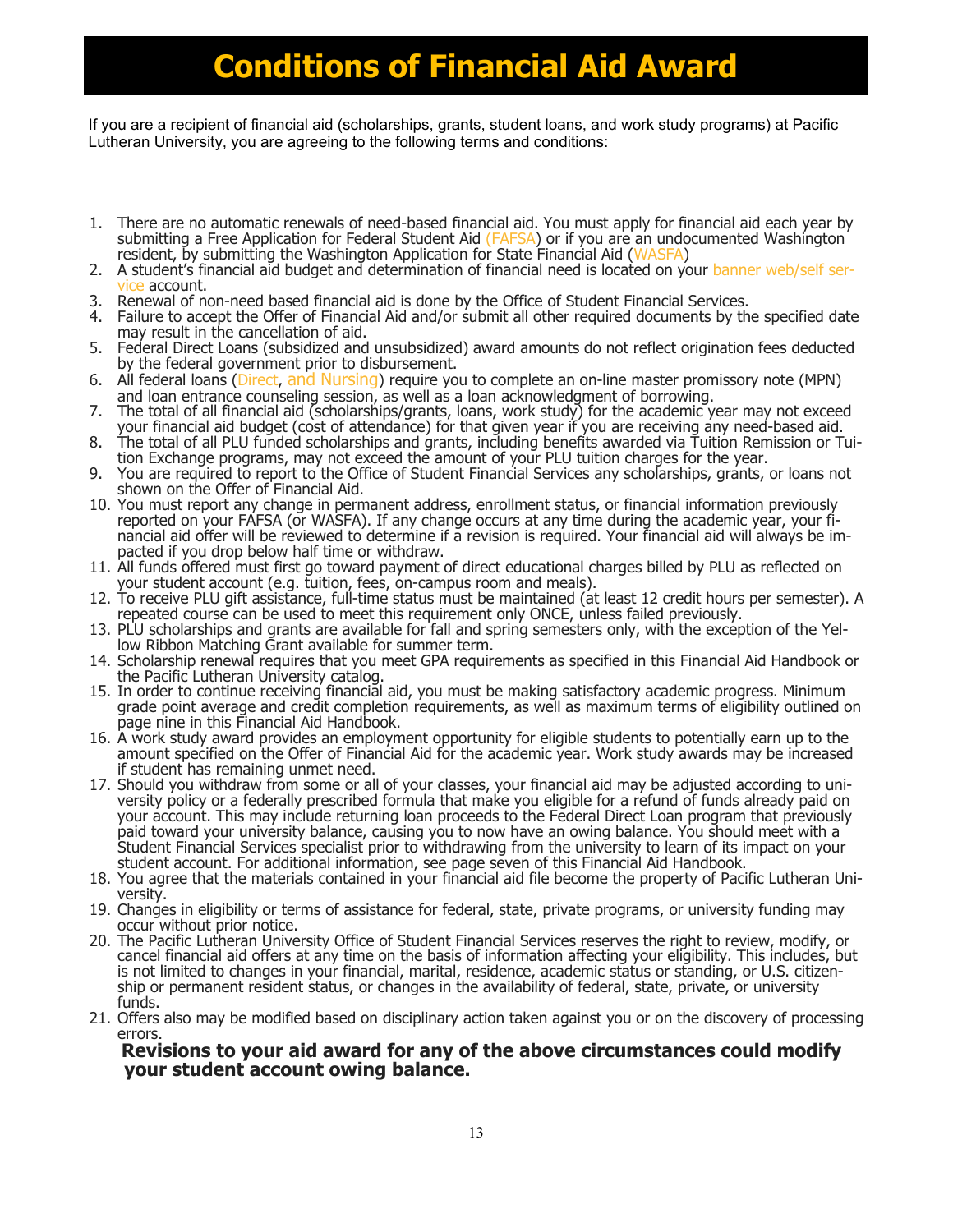## **Conditions of Financial Aid Award (cont.)**

#### **If you are a recipient of Washington State Aid – Conditions of Award**

The State of Washington is offering you financial assistance to help support your education expenses. Please visit [www.opportunitypathways.wa.gov](http://www.opportunitypathways.wa.gov) to receive more information about financial aid, scholarships, work study, and student loans.

In order to receive this financial assistance you will need to comply with the following conditions. If you have questions or find that you cannot comply with these conditions, please contact your institution's financial aid office.

- 1. You do not owe a repayment to any federal or state grant or scholarship nor are you in default on a state or federal student loan.
- 2. You must meet the minimum eligibility requirements for the program(s) awarded.
- 3. If you do not attend or if you withdraw from your classes, you may owe a repayment of all or part of any state grant or scholarship you have received.
- 4. The offer of this financial assistance is subject to, and conditioned upon, the availability of funds. Washington Student Achievement Council and the institution through which the grant, scholarship, or work study is awarded, reserve the right to withdraw, reduce, or modify the awards due to funding limitations or due to changes in circumstances which affect your eligibility for the program(s).
- 5. You must maintain academic progress standards following your institutions policies for state aid programs. You must not pursue a degree in theology nor, if you are a state grant or scholarship recipient, hold a bachelor's degree (have been conferred a bachelor's degree).

You may choose to voluntarily make financial contributions to Washington Student Achievement Council in recognition of the assistance that you received. All voluntary contributions will be used to provide financial assistance to other students. Please contact finaid@wsac.wa.gov for more information.